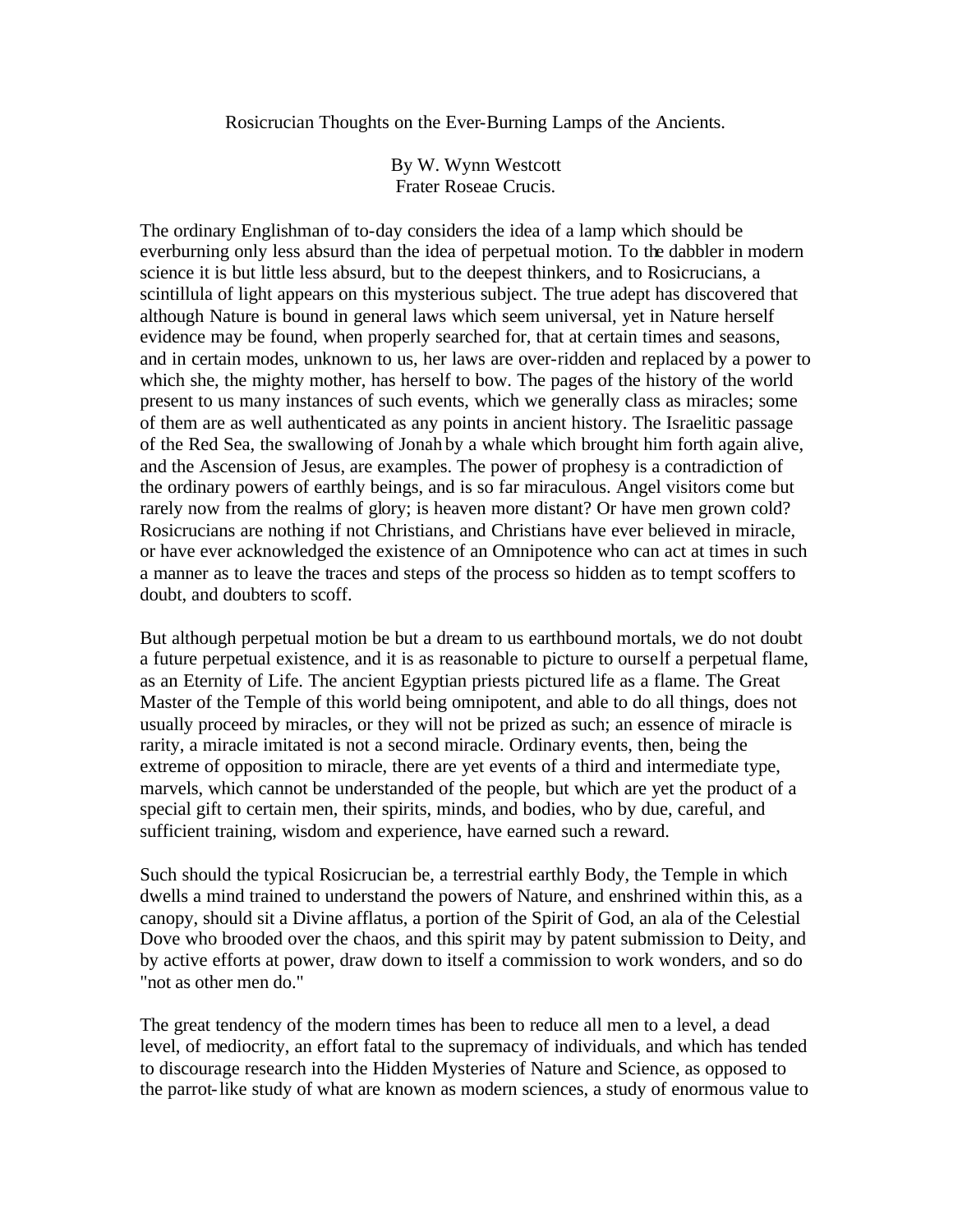mankind, but yet not the stepping stones on the direct road to Deity. History then narrates the lives of many men, who, from the exhibition of uncommon powers and transcendent abilities and wisdom, are pointed out as the possessors of what we may fairly call occult Inspiration, "Poeta nascitur non fit;" but I should add "Magus nascitur non solum fit." No accident of birth alone can make a Magician, but intensity of duly directed effort may do so in a certain number of persons with specially favourable mental powers. We may be all born with an equal right to existence; but it is absurd to say we are all to be chiefs or Magi, for, as we are told in the Master's Degree, "some must rule, and some obey."

In 1484 died Christian Rosenkreuz, our great prototype; he was such a man; by the dispositions he made, and the Society he designed, he shook the whole Christian world for a century of years, and laid the first stones of the edifice we are still building to-day. In his tomb, when it was opened by the Fratres, in 1604, or 120 years after his decease, were found, besides other mysterious articles, lamps of a special and peculiar construction; hence the study of Sepulchral Lamps is one particularly germane to us. The discovery of lamps in ancient sepulchres, in some cases extinguished, in others burning with brilliance, was no rarity in the middle ages; but the destroying hands of the Goth and the Vandal have left few ancient tombs for modern research to explore. We have to content ourselves with the observations and reports of our forefathers, the narratives of Arabian, Roman, and mediaeval authors. No fewer than 170 such authorities have written on this subject. Many of these references, in Greek and Latin literature, to lucent bodies, phosphorescence, and "mystic lamps found in tombs," deserve study, and will repay perusal.

The Darkness of Death and the Darkness of the Tomb are, and have ever been, common phrases; no wonder, then, that the ancients sought to minimise it. Hence we find that the relatives of a deceased person were desirous of relieving the gloom hanging over the grave of a beloved wife, kind parent, or respected brother, by any means in their power.

To include in the tomb a lamp and leave it burning was a kindly attention, even if it burned but one short hour; it was an offering to Pluto, to the Manes; it kept away spirits of evil, and preserved peace to the dead man: this knowledge of the limited time such a lamp could possibly remain alight acted, doubtless, as a stimulus to the discovery of a means of prolonging the burning power of a lamp indefinitely, and if I read history aright, in at least a few instances, the problem has been solved; so far at any rate as the manufacture of a lamp which should burn until deranged by the barbarian invader of its precincts. I shall narrate a few examples, premising that these are instances of different modes of obtaining the desired effect; besides these instances the ancient Latin authors speak of the use as illuminants, not alone of lamps, but of natural lucent bodies, which would suffice to dispel the gloom to some slight extent. Such were the diamond, the carbuncle, the glow-worm, the exposure of phosphorus to the air, the ignition of certain substances which burn alone without any wick or arrangement, such as camphor, which will burn even floating on water. The presence of a combustible gas, which issues from clefts in the rock in some mines and caverns, seems to have been known, and was probably taken advantage of by the ancient sages to enhance the mystery and majesty of their secret rites. It is very possible that some of the priests of old were aware of the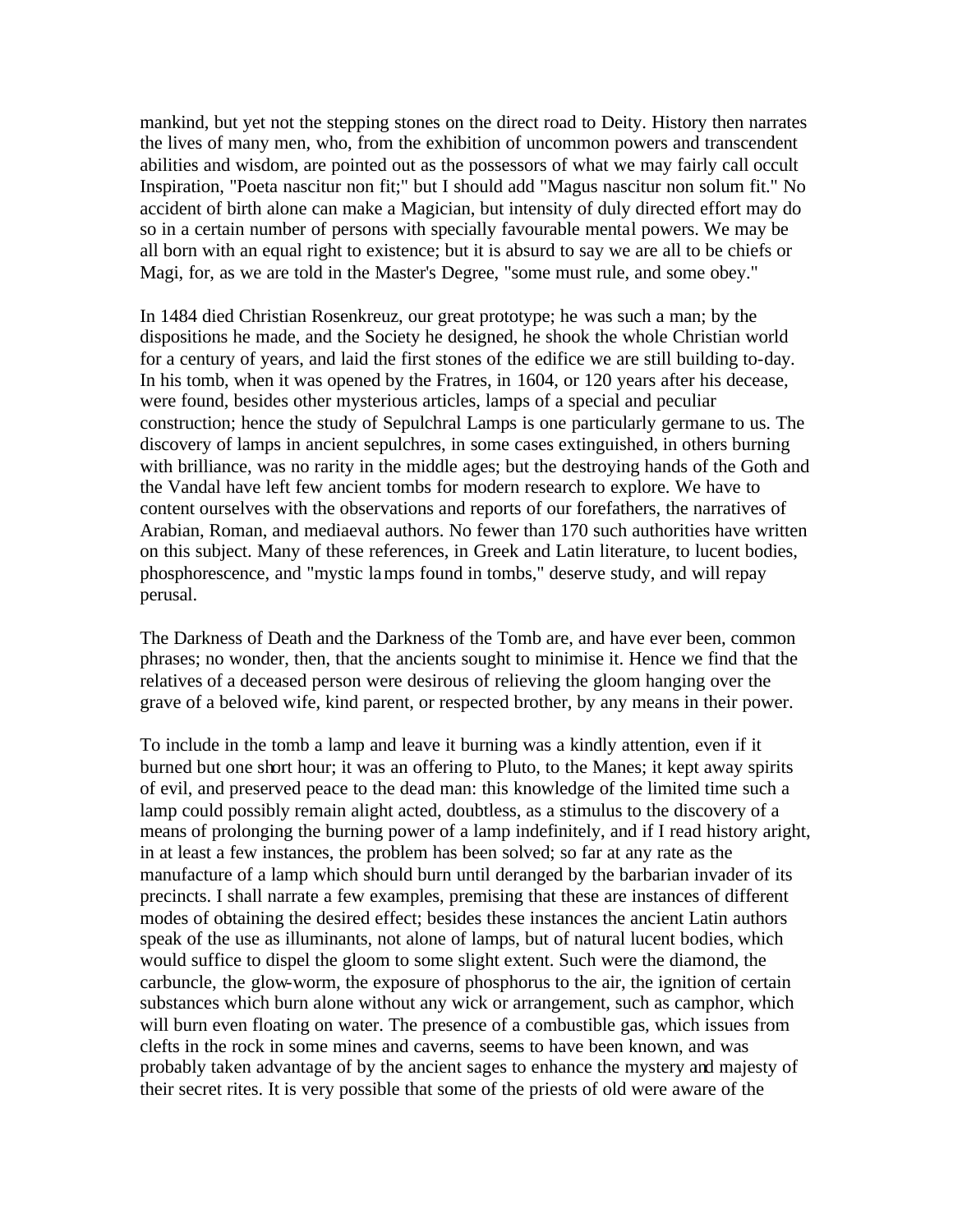lucent property of some forms of sulphide of calcium, which have attracted much attention the last few years, in the shape of luminous paint.

I will submit also that references exist in the history of remote ages to suggest the mysterious light now so freely handled and produced by electricity was not unknown to the ancient sages. Numa, King of Rome, studied electricity, and left pupils of his art, of whom we are told was his successor Tullus Hostilius, who was destroyed whilst endeavouring to draw down from heaven and coerce the electric fluid from thunder clouds, or, as they said, front Jupiter Tonans. Eliphaz Levi remarks- "It is certain that the Zoroastrian Magi had means of producing and directing electric power unknown to us."- "Historie de la Magie," p. 57. Mediaeval scholars have fully debated several points in regard to ever-burning lamps, but in all cases without arriving at any definite result; much erudition has been expended on the question whether a lamp found burning on breaking open a tomb was not ignited by the admission of air, and had not been actually burning until it was disturbed; there is modern evidence in favor of this view, from the analogy of some chemical experiments, as, for example, phosphorised oil is invisible in the dark when enclosed in a sealed vial, when this is opened a light pours forth. On the other hand, evidence exists that some of the lamps actually paled and went out when the cavern in which they were found was opened, as a fine metal wire made white-hot by electricity in a sealed glass vacuumed ceases to shine when the glass is broken; others again burned on and could hardly be extinguished by water or other means, until the arrangement of the lamp was broken.

Other authors, taking for granted that some of these lamps had burned for hundreds of years, have discussed the necessary relation between oil or liquid consumed and wick. With regard to wick, there are several names of substances proposed as incombustible; but they are probably only synonyms of one body, namely, asbestos, which is even now used in our gas fires. It does not consume, although kept constantly red hot with flames flickering over it. Other names for it were-

Asbestinum-Plutarch uses this term, Pliny, and Solinus, and Baptista Porta; Linum Asbestinum by Albertus Magnus.

Amiantus-By Pancirollus, and by Lucius Vives.

Plume Alum-See Cyclopaedia by E. Chambers, 1741, art. "Allum," and so called by Wecker, De Secretis, lib. 3, cap. 2, and Agricola.

Earth Flax-Dr. Plot uses this name.

Linum Vivum-Mentioned by Plutarch, also as Linum Carpasium and Lapis Carystius-see De Defectu Oraculorum, and Pausanias in his Atticus.

Salamander's Wool-So called by Friar Bacon and Joachimus Fortius.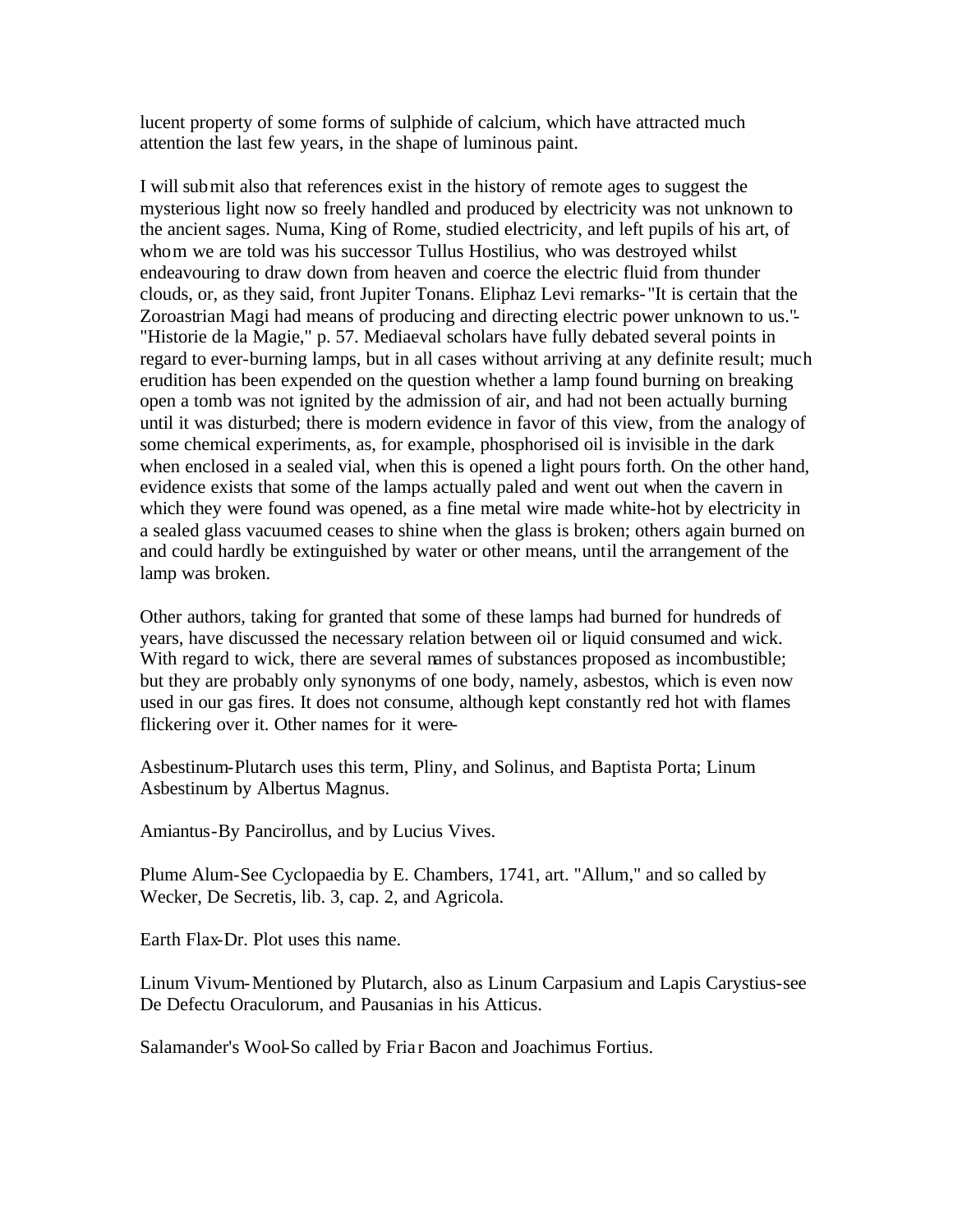The ancients, we know, did try incombustible metal wires as wicks; but found that oil would not pass up them, as it does up fibres of cotton or wool.-See "Philos. Transactions," No. 166, p. 806, of the year 1684.

In respect to the oil for the lamp, there is no consensus of opinion as to the nature of it; neither of the authorities who narrate the finding of the lamps describe it in any way, yet many Latin authors discuss it. Some speak of it as bituminous oil, derived from the earth, thus forecasting the recent extensive use of petroleum. None of them definitely associate it with any known animal or vegetable oil. Many mystic references are, however, made to the labours of the Alchemists, who thought it must be of the nature of an essential oil of Sol, the metal gold, to be derived from it by alchemic processes. Sol, they say, must be dissolved into an unctuous humour, or the radical moisture of Sol must be separated.-See "Wolfhang Lazius," lib. III., c. 8, and "Camden Brittania," p. 572. For, say they, inasmuch as gold is so pure that it bears repeated meltings without wasting, so if it be dissolved into an oily residuum, such should support fire without being consumed.

It may suitably be explained in this place that the oldest Alchemists held peculiar views on flame and fire. Fire was to them an element-one of four; there were two contraries in nature, three principles, and four elements. Fire, as such, should not need what we call fuel to consume; but only as a means of detaining it in a certain place.-See "Licetus, De Lucernis," cap. 20-21 and "Theophrastus." They said there may be a relation between fire and fuel of three sorts-if the strength of the fire exceed that of the humour, it presently burns out; if the humour be too strong for the fire, the fire departs; but if the radical strength of the humour and of the fire be co-equal, then, caeteris paribus, that fire would burn continually, until the surrounding states of radical moisture or natural heat should be altered by external circumstances, as if a flame be made to burn in a closed vault, it would depart when such was opened.

Rosicrucian and Alchemical doctrines, especially their views on the connection between Fire and Water, are brought into close apposition to the dogmas of the religion of the Hebrews in some portions, at least, of the sacred writings, notably in the volume of the "Maccabees," Book II., cap. I., where we are told that when the Jews were led captive into Persia, the priest took the Sacred Fire from the Altar, and hid it in a dry, hollow place. Many years after, in more favourable times, Nehemiah sent priests to fetch this fire, nothing doubting its existence; they found water only in its stead. Nehemiah caused an altar of sacrifice to be made of wood and other materials, and this water was poured upon them, before all the people; when the clouds of the sky passed away, and the sun appeared; then the water that had been poured over the sacrifice burst into flame. The connection between Fire and Water again becomes prominent when we note the miracle of Elijah, who made a sacrificial altar, poured water on it, and fire from heaven burned up the water, on the occasion when he condemned the priests of Baal who could not do likewise.-See Kings I., cap. xviii. Blavatsky claims that at the present time the priests of the secret temples of the Buddhists in Tibet, India, and Japan, use asbestos as a wick in lamps, which burn continuously without replenishing. Trithemius, Libavius, his commentator, and Korndorf, about the year 1500, each composed a material, by chemical processes, which they professed would burn for ever. Mateer, a reverend missionary,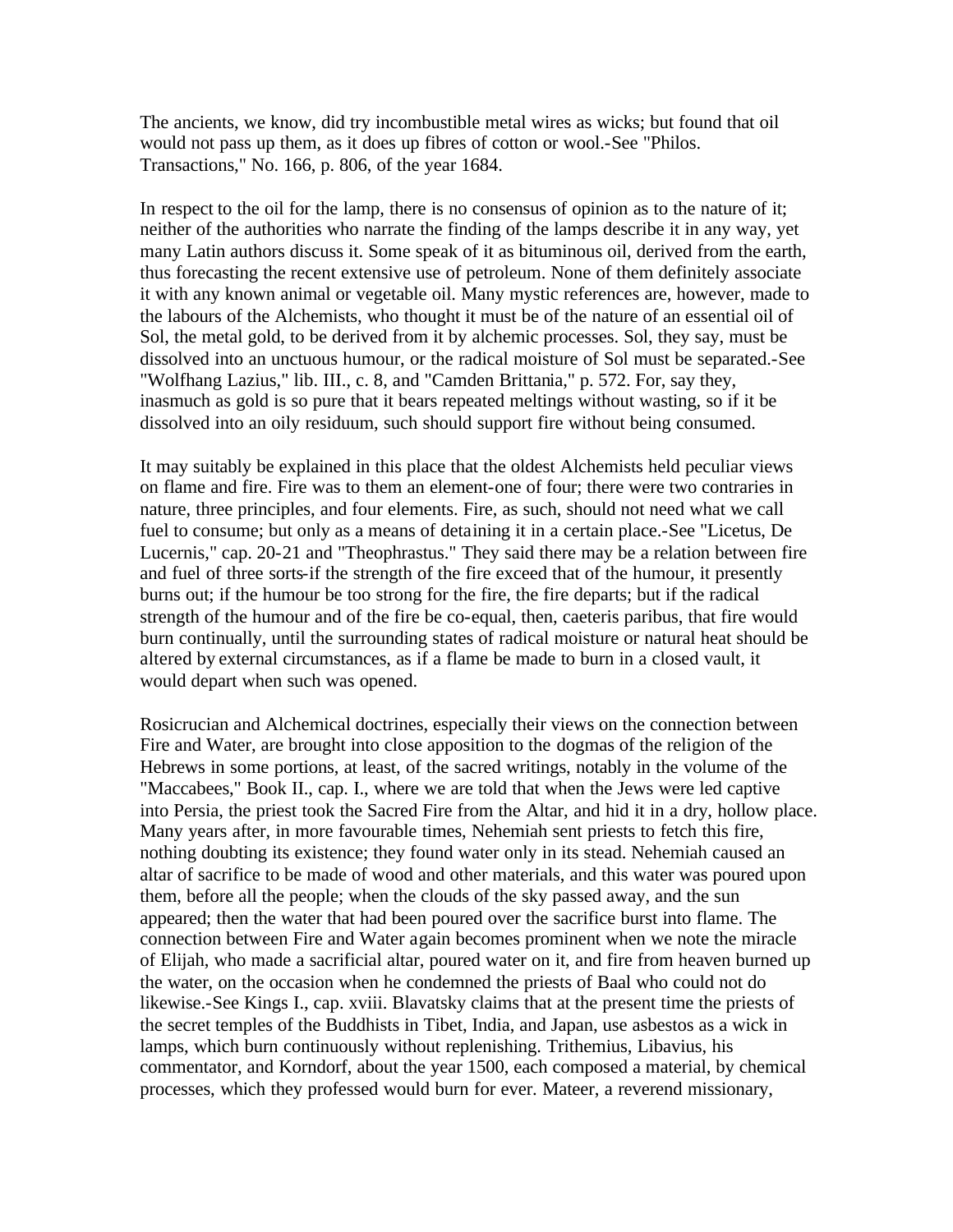states that he knew of a great golden lamp in a hollow place inside a temple at Trevandrum, kingdom of Travancore, which he had the best authority for believing had burned continuously for 120 years. The Abbe Huc, a great traveller, states that he has seen and examined an Everburning Lamp.

By the Levitical Law-Lev. vi., v. 13-the fire on the altar of Jehovah was never to be allowed to go out; but we are not told that it was ever burning without supply. It has been suggested that if everburning lamps were ever known, they would have been found in this application; but we know that the sacred flame was allowed to go out, and was renewed from heaven on several occasions.-Lev. ix., 24; 2 Chron. vii., 1; 1 Kings xviii., 38. Other writers have taken the other side of the argument, viz., that the gift of a flame that would need no attention would have tended to idolatry, to which the Israelites were ever prone. The Chaldeans and Persians used to maintain a perpetual fire in the temples.

Certain scholars have considered that the "window" mentioned as placed in the Ark of Noah was not such, as during a period of prolonged cloud and storm a window should not light such a chamber. In the Hebrew version of Genesis, cap. 6, v. 16, the word is tzer, which means "something transparent," and is to be compared with the similar word zer, always translated "splendour" or "light," hence they suggest that this tzer, or zer, was some form of ever burning light, or "the universal spirit fixed in a transparent body," similar to the Mysterious Urim and Thummim.

Alchemy and its successor, Chemistry, are said to have originated in Egypt, that land of ancient marvels, and, indeed, these names are intimately related, the ancient name of Egypt being Chm or Land of Ham, from which the title Chymia, in Greek Chemi and Ges Cham is derived. The learned Kircher writes in A.D. 1650 that several travellers in Egypt found in his time Burning Lamps in the Tombs at Memphis.

Numa Pompilius, King of Rome, who certainly experimented with the natural electricity of the clouds, built a Temple to the Nymph Egeria, and made in it a spherical dome, in which he caused to burn a Perpetual Flame of Fire in her honour; but in what manner this flame was produced we have no knowledge. Nathan Bailey, in his "Brittanic Dictionary," 1736, remarks that in the Museum of Rarities at Leyden, in Holland, there were two of these lamps, only partially destroyed.

A lamp still burning was found during the Papacy of Paul III., about 1540, in a tomb in the Appian Way at Rome, supposed to be that of Tulliola, the daughter of Cicero. The tomb was inscribed: "Tulliolae Filiae Meae;" she died B.C. 44; it had burned over 1550 years, and became extinguished as soon as exposed to the air; the whole body was in perfect preservation, and was found floating in a vessel of oil. See "Pancirollus, Rerum Memorabilium Deperditarum," vol. I., p. 115, Franciscus Maturantius, Hermolaus, and Scardeonius.

Such a lamp is stated to have been found in 1401, in the reign of Hen. III., King of Castile, not far from Rome, on the Tiber, in the stone tomb of Pallas, the Arcadian, son of Evander, slain by "Turnus Rex Rotulorum" in the wars at the time of the building of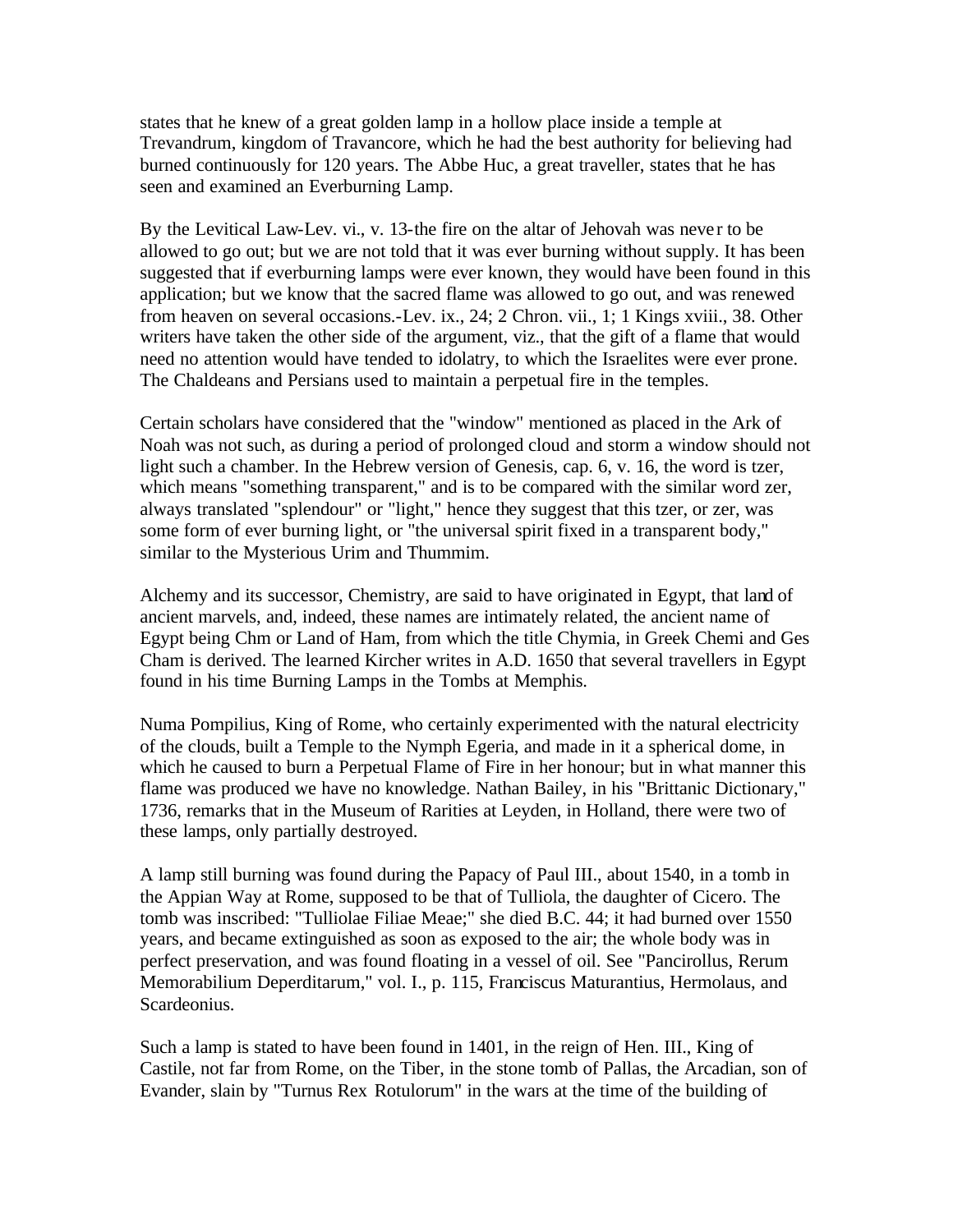Rome; nothing could extinguish the flame of this lamp until it was broken. On the tomb were the words: "Filius Evandri Pallas, quem lancea Turni militis occidit, mole sua jacet hic."-See "Martianus, Liber Chronicorum," lib. xii., cap. 67.

Two miles from Rome an inundation broke down a wall, and disclosed an ancient tomb; on the cover stone were the letters "P.M. R.C. cum Uxore;" in it an earthen urn was found; when fractured, a bituminous smoke issued; in the bottom was a lamp, which went out; the fragments were still oily; this became dry after exposure.-See "Lowthorp, Abridgment of Philos. Trans.," vol. III., sec. xxxv., also No. 185, p. 227.

In a certain temple of Venus in Egypt there hanged a lamp which neither rain nor wind could put out, says, St. Augustine, in his work "De Civitate Dei," lib. xxi., cap. 6, and he associates its make with Magic, and the Devil, as indeed do all Roman Catholic authorities whenever they mention any of these lamps. Fortunius Licetus describes this lamp in his work "De Reconditis Lucernis Antiquorum," cap. vi., and see `"Isidorus, De Gemmis."

Ludovicus Vives, 1610, in his notes to St. Augustine, says that in his father's time, A.D. 1580, a lamp was found in a tomb, which from the inscription was 1500 years old; it fell to pieces when touched. This Commentator does not follow his master in his denunciation of these lamps, but says they must have been made by men of the greatest skill and wisdom.- See also "Maiolus, Episcopus, Colloquies."

At Edessa, or Antioch, in a recess over a gateway a burning lamp was found by the soldiers of Chosroes, King of Persia, elaborately closed in from the air. From a date inscribed it was known to have been placed there soon after the time of Christ, or 500 years before. Beside this lamp a crucifix was found fixed.-See "Fortunius Licetus," cap. vii., and Citesius in his "Abstinens Consolentanea." In the volcanic island of Nesis, near Naples, in the year 600 a marble tomb was found, and when opened it contained a vase in which was a lamp still alight; the light paled and soon was extinguished when the vase was broken. See "Licetus," cap. x. See "Baptista Porta, Magia Naturalis," lib. xii. cap. ult., A.D. 1658.

A very notable example occurred in the discovery of lamps buried in urns about A.D. 1500; they were taken possession of by Franciscus Maturantius, and described by him in a letter to Alphenus, his friend; they had been buried 1500 years. A labourer at Ateste, near Padua, in Italy, found a sepulchre, in which was a fictile urn, and within it there stood another urn, and in this smaller one a lamp burning brightly; and on each side of it there was a vessel, or ampulla, each of them full a of pure fluid oil; one was made of gold, and the other one of silver. On the outer urn were these words engraved:-

Plutoni sacrum munus ne attingite fures, Ignotum est vobis hoc quod in urna latet Namque elementa gravi clausit digesta labore, Vase sub hoc modico Maximus Olybius. Adsit secundo custos sibi copia cornu Ne tanti pretium depereat laticis.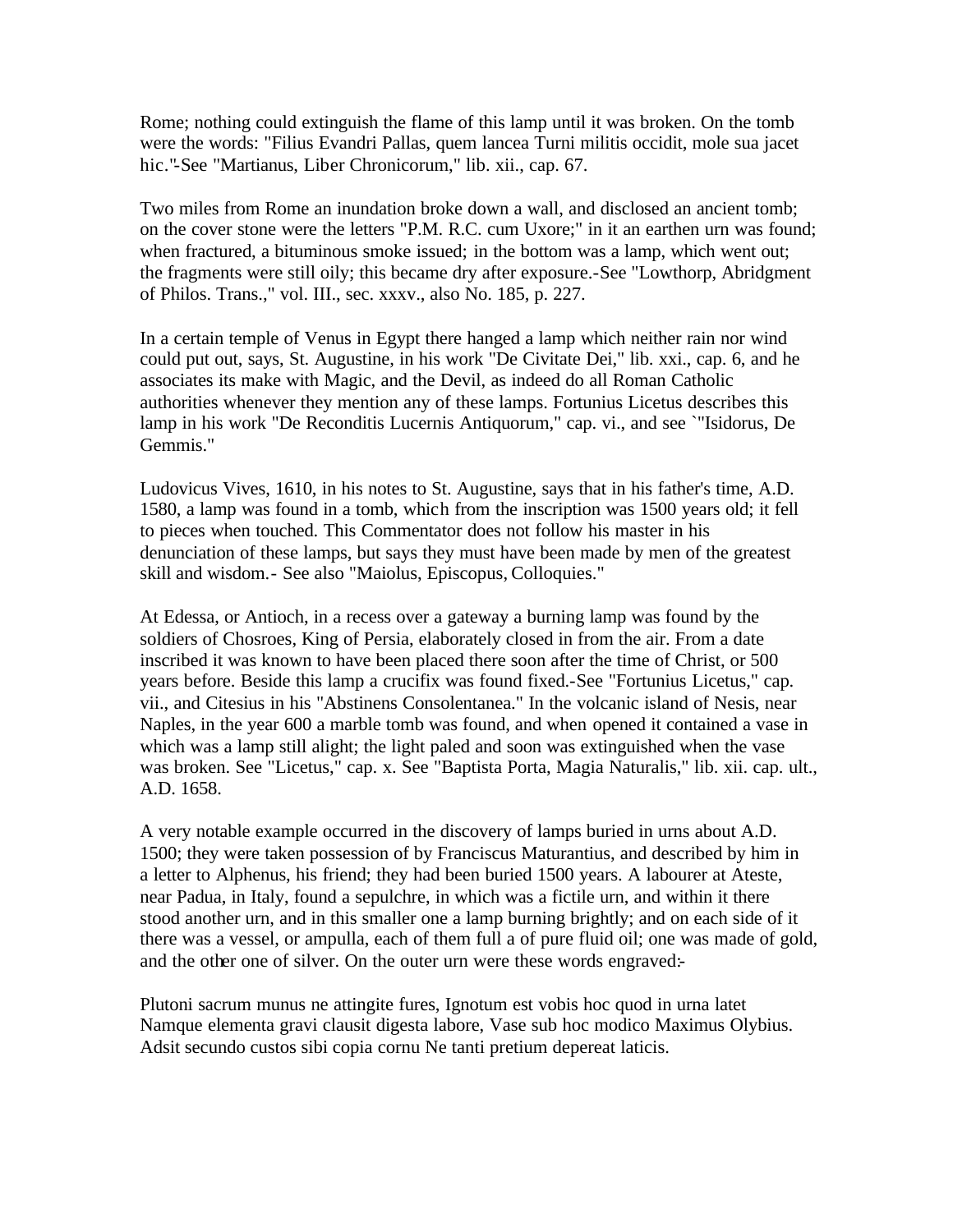Thieves! Grasp not this gift sacred to Pluto, Ye are ignorant of what it contains hidden, For Maximus Olybius has enclosed in This small urn, elements digested with heavy toil, Let abundance be present in a second vase as a guardian to it, Lest the value of so much oil should perish.

On the smaller one were these words:-

Abite hinc pessimi Fures Vos quid vultis, vestris cum oculis emisitiis. Abite hinc, vestro cum Mercurio Petasato caduceato que Donum hoc Maximum, Maximus Olybius Plutoni sacrum facit.

Get ye hence, most wicked thieves, What do you desire with your rolling eyes? Get ye hence with your broad hatted Mercury Carrying a wand with twisted snakes. Maximus Olybius makes this, His greatest offering, sacred to Pluto.

See "F. Licetus," cap. ix., and "Scardeonius, De Antiq. Urbis Patavinae; Rubeus, De Destillatione," and "Lazius, Wolfhang," lib. iii., cap.18.

Hermolaus Barbarus, in his Corollary to Dioscorides, speaks of a wondrous liquor to sustain combustion, known to Democritus and Trismegistus.

Jacobus Mancinus wrote to Licetus that he knew of a burning lamp dug up from the Monte Cavallo at Rome; it was still burning when found, and within it was a bituminous substance.

Plutarch in his work "De Defectu Oraculorum," states that in a Temple to Jupiter Ammon a lamp stood in the open air, and neither wind nor rain put it out, and the priests told him it had burned continually for years.- See also "Licetus," cap. v. Herodotus tells us that the Egyptians made a special and extensive use of lamps in the religious festivals, and that the Temples of King Mycerinus had many mysterious ones. Strabo, and Pausanias in his Atticus, narrate that in the temple of Minerva Polias, at Athens, there was a mysterious lamp of gold always burning; it was made by Callimachus. The altar of the Temple of Apollo Carneus, at Cyrene, was similarly furnished. A like account is given of the great Temple of Aderbain, in Armenia, by Said Ebn Batric.

Kenealy in his "Book of God" calls attention to the name Carystios applied to the asbestine wicks of the lamps in ancient Greek temples, and draws attention to its relations to Chr. of Christos and to Eucharist, anointed with oil, as to everburning lamps before the throne, as in the Apocalypse.

Chrs.=[Hebrew: ChRSh]=solar fire.

Chre.=[Hebrew: ChRH]=sun=he burned.

Krs.=[Hebrew: KRSh]=sun=(Greek?-EO)Kupios= Cyrus.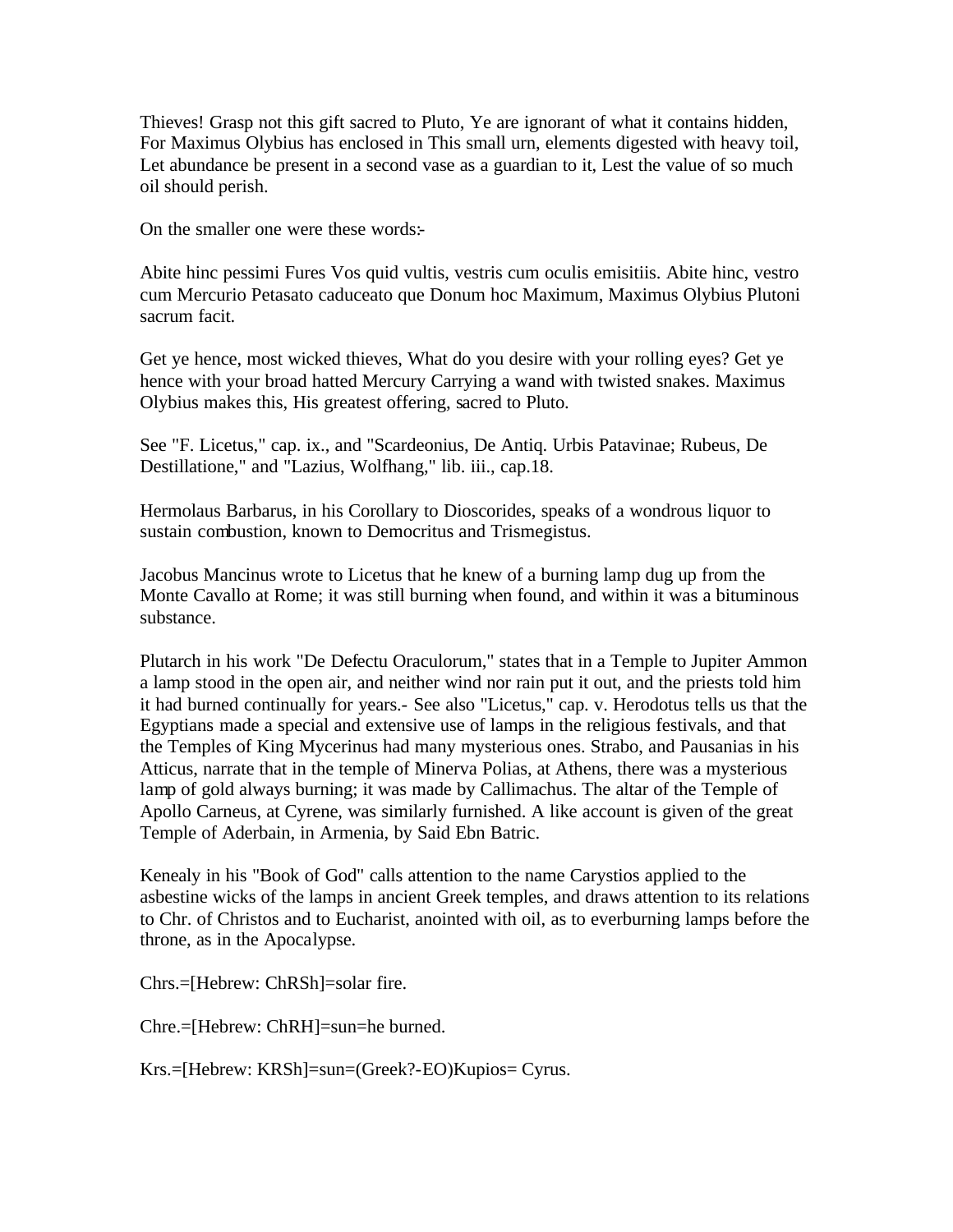Ceres=was called Taedifera=torch bearing.

Chrs., from this also comes Eros in Greek, material light coming from ineffable light.

There is a curious reference of asbestos to fire, and the heat of the sun, in "The Ecstatic Journey to Heaven" of Kircher, where Casmiel, the genius of this world, gives Theodidaktos a boat of asbestos to embark in for his travels to and on the sun, the centre of heat. See "Itinerar 1, Dialogue 1," cap. 5.

Irish lore recounts a mysterious everburning flame in the Temple at Kildare, sacred to St. Bridget-Daughter of Fire.-See Giraldus Cambrensis, De Mirab. Hibern. 2, xxxiv.

Khunrath, in his "Amphitheatrum Sapientiae Aeternae," cites the ancient author of "The Apocalypse of the Sweet Spirit of Nature," as speaking of a liquid which burneth with a bright light and wastes not.

At the dissolution of the Monasteries in Britain, by order of Henry VIII., a tomb, in Yorkshire, purporting to be that of Constantius Chlorus, father of the Great Constantine, was opened and ransacked, and a lamp burning was found in it: he died 300 A.D.-See Camden "Brittania" (Gough's edition, III. p. 572.)

Lazius, in his "Comment. Reipub. Romae," writes that the Romans under the Empire possessed the secret of preserving lights in tombs by means of the oiliness of gold, resolved by their art into a fluid.-See lib. III., cap. 18.

An ancient Roman tomb was discovered in Spain, near Cordova, near the site of the ancient Castellum priscum; in this tomb was found a lamp. This lamp is described by Mr. Wetherell, of Seville. See an essay by Wray, "Athenaeum," Aug. 8th, 1846.

The last relation which I propose to cite to you is from Dr. Robert Plot, the Archaeologist, written in the time of Charles the Second, as follows:-

A certain man, engaged in digging, having at a particular spot turned up the earth deeper than usual, came upon a door, which he subsequently was able to open, and found beneath it a descending passage with steps; these he descended, and ultimately, with much trepidation and many delays, he arrived at the entrance of a vault.

This underground chamber was lighted up by a lamp, which was placed in front of a statue of a man in armour sitting at a table, leaning on his left arm; in his right hand was a sceptre or weapon.

When the intruder advanced, a portion of the floor moved with his weight, and the figure became raised up, at the next step the arm was elevated, and as the man took the third step the arm descended, shattering the lamp and extinguishing it. The man was terrified, and made a hasty retreat as soon as he recovered possession of his senses sufficiently to find his way out of the vault.